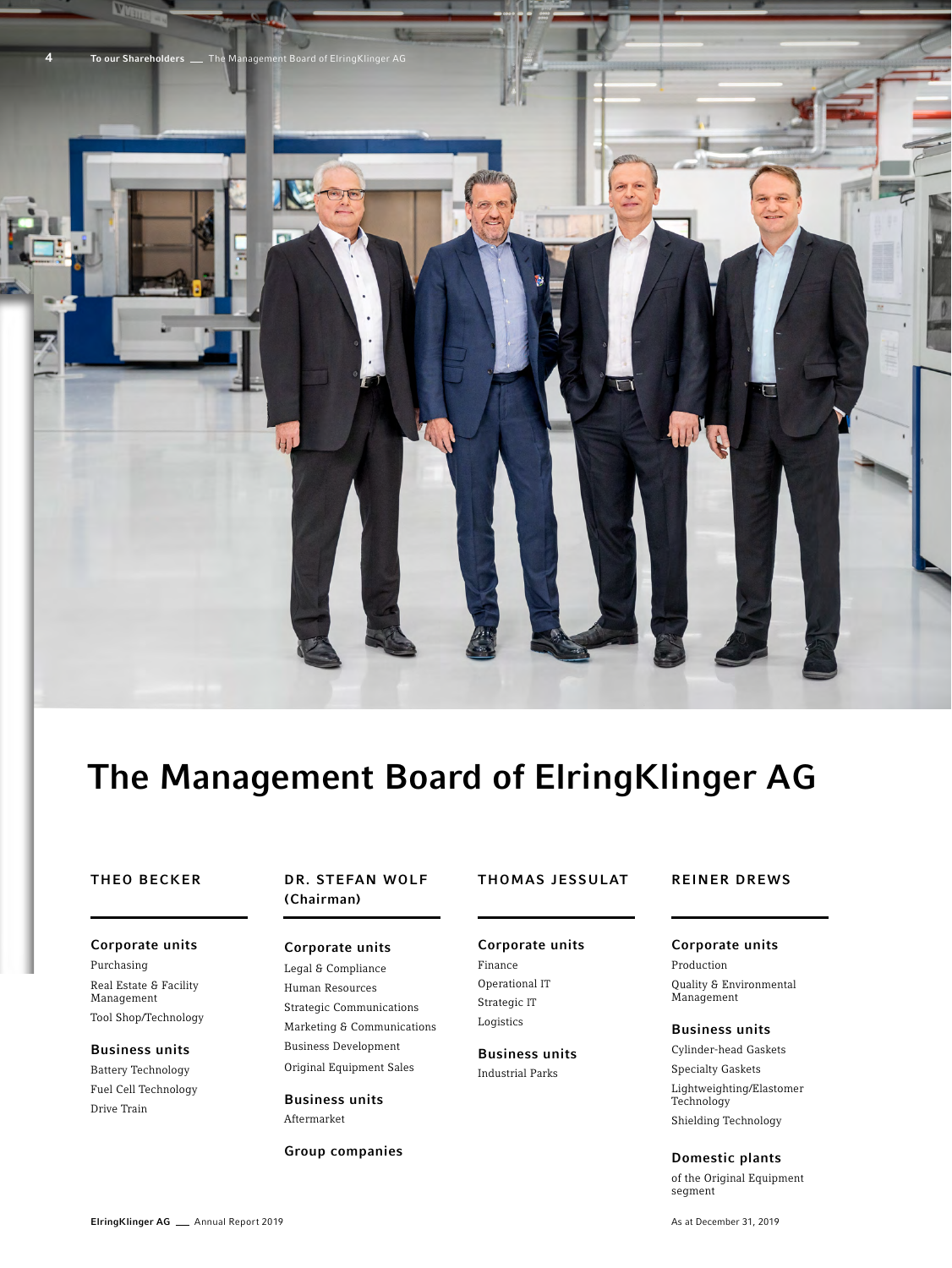

Dr. Stefan Wolf, CEO/Chairman



Reiner Drews, COO and Theo Becker, CTO



Thomas Jessulat, CFO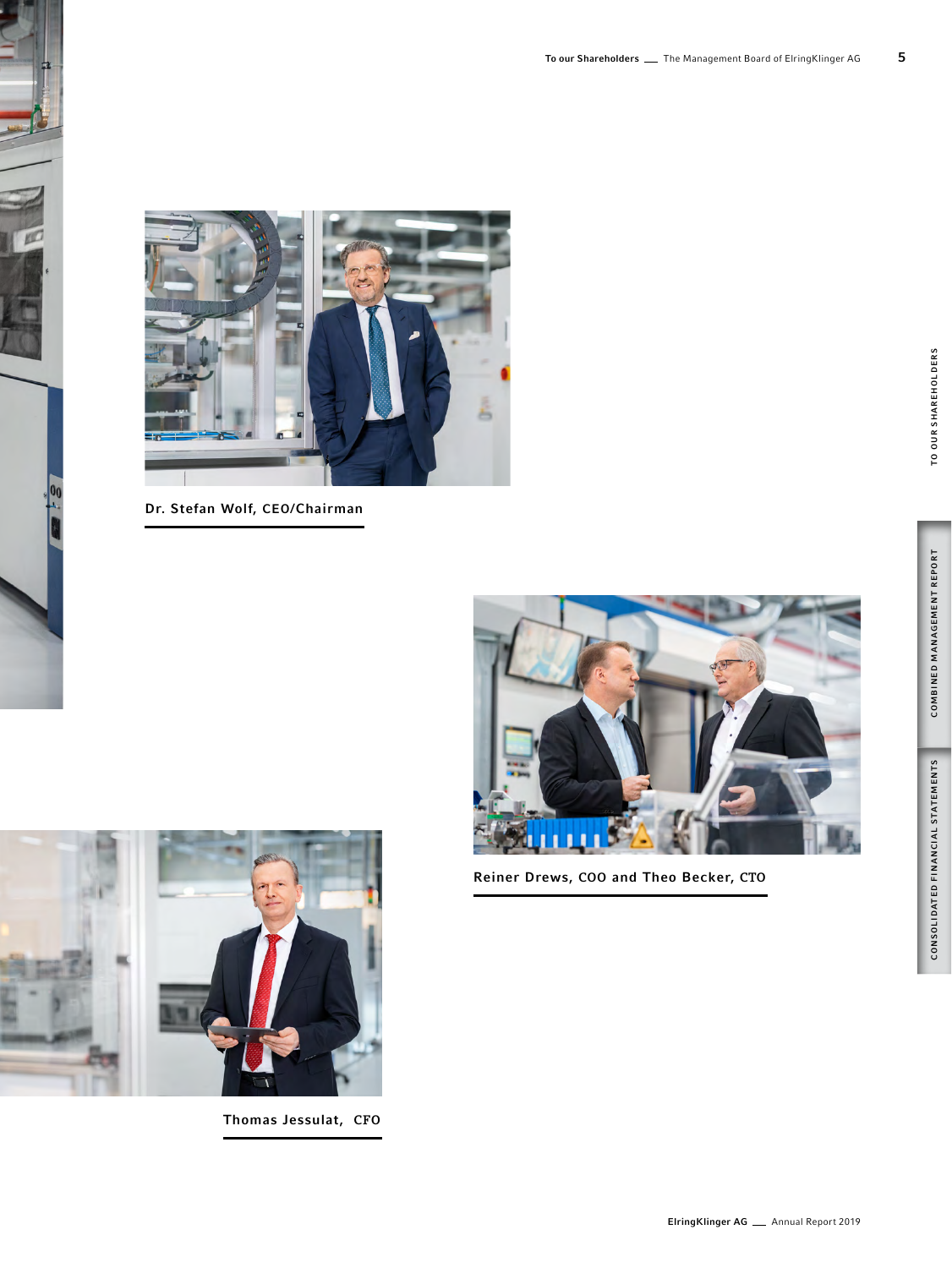# Letter to Shareholders

Dear Shareholder, Ladies and fentlemen.

The world of today holds many challenges in store, particularly for the automotive industry. The transformation within our sector is far-reaching, and we are currently experiencing a period of significant change. Besides autonomous driving and connectivity, the focus is firmly on drive systems.

It was important that we at ElringKlinger took an early lead in preparing for this transition. We embraced new technologies long before the issue of transformation had even surfaced in the public domain. Indeed, we have been involved in fuel cell development for some 20 years now and have been mass-producing battery components for nearly a decade. In doing so, we have established ourselves as a supplier in the field of e-mobility and have carved out many opportunities. In Asia, for instance, we are currently contributing to more than 20 development projects in the area of fuel cell technology. Elsewhere, we have already secured two major orders for battery systems, the first of which will be ramped up at the end of this year. The current year will also see the launch of initial series production in the field of electric powertrains. What is more, we are committed to further exploiting this potential in the area of alternative drive technology.

At the same time, we have developed innovative solutions for new types of drive systems in our long-standing areas of business. In this context, we were able to successfully contribute our expertise and know-how in combustion engine technology to such projects. Our Specialty Gaskets division, for instance, supplies disk carriers for an electric vehicle developed by a German sports car manufacturer. Elsewhere, our Lightweighting/ Elastomer Technology division mass-produces battery seals for one of Germany's premium carmakers. Examples such as these illustrate that we are not only supplementing our range with innovative products in the field of alternative drive systems, but also continuing to advance in our traditional areas of application in support of next-generation mobility.

We have made substantial investments in recent years in an effort to position ElringKlinger as a global player. Today, we operate with the requisite capacity levels in all of the major automotive markets around the world. This expansion was essential in order to ensure that the Group can remain successful in a globalized world of manufacturing. This is demonstrated not least by the contracts we have been able to secure for structural lightweight components. At the same time, we have invested in modern machinery in order to implement technological advances in the fields of development and production. At the height of this spending program, capital expenditure on property, plant, and equipment and investment property amounted to more than 10% of Group revenue.

Today, we are reaping the rewards of these measures. In view of the fact that ElringKlinger combines the benefits of globalization and state-of-the-art operations, we are able to manage growth in our classic fields of business in such a way as to unlock potential in the area of alternative technologies. For this reason, too, the investment ratio in the financial year under review amounted to 5.3%. It was due to this spending discipline and the efficient management of working capital management that operating free cash flow increased significantly in the period under review. While the figure had still been in negative territory in 2018, it improved by more than EUR 260 million to EUR 176 million in the reporting period. As a result, we reduced our net financial liabilities substantially in order to continue to guide the Group safely and purposefully through the process of transformation. In the coming years, we will continue to pursue this objective in a determined manner as we move forward.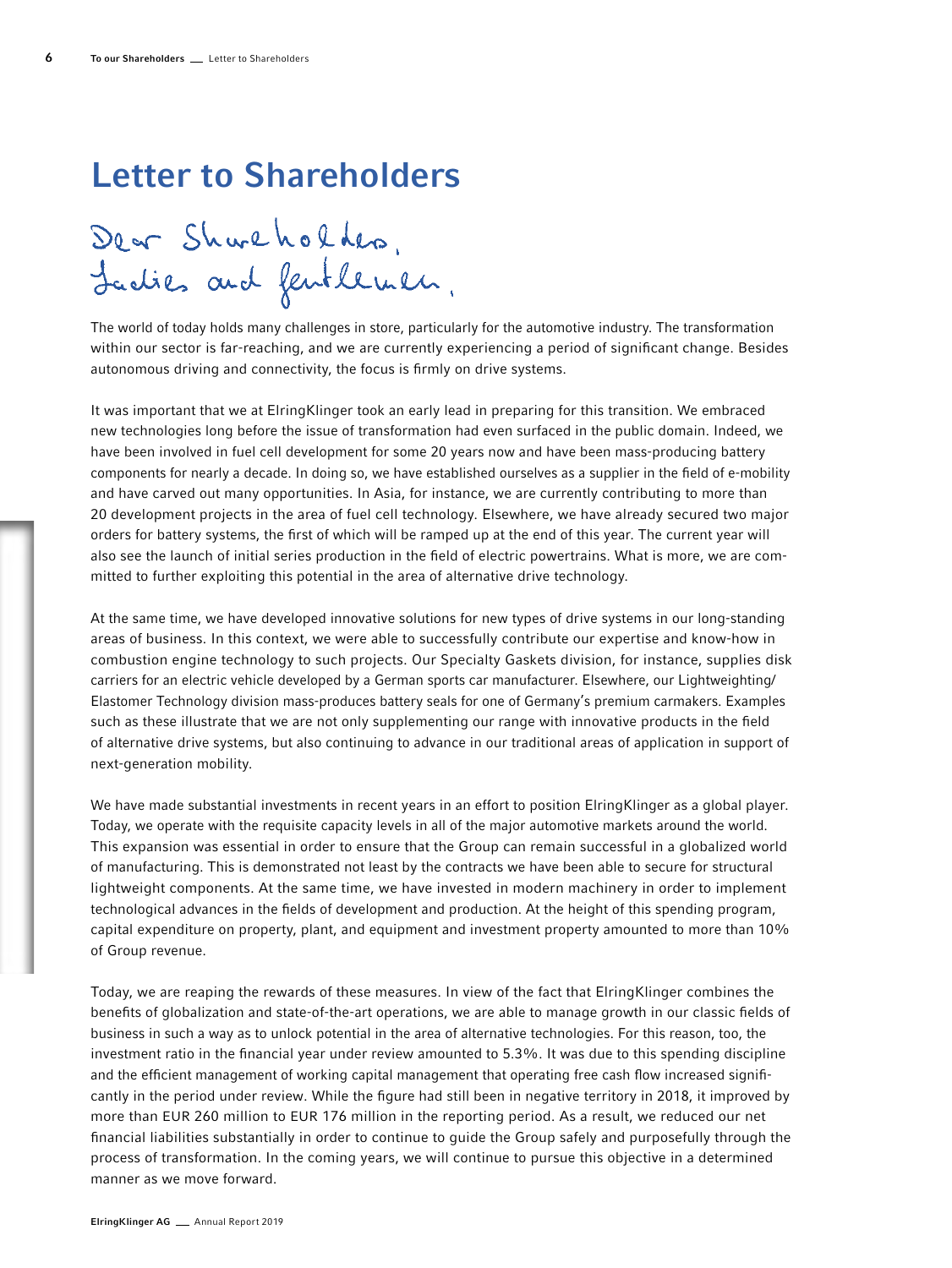Group revenue rose by 1.6% in 2019, taking the total to EUR 1,727 million, while global automobile production shrank by 5.6%. This disproportionately large increase in revenue illustrates that our choice of product portfolio is a wise one. Having initiated rapid countermeasures in response to persistently strong demand in North America, we recorded positive effects on earnings as our action plan proved successful in 2019.

The route charted for the future includes the goal of a sustained improvement in our earnings performance. Although we achieved an acceptable result with an EBIT margin before purchase price allocation of 3.7% in a difficult market environment – prime examples include economic weakening within our industry, more pronounced trade conflicts, elevated commodity prices, and protracted negotiations over Brexit – we are far from satisfied with this performance. After all, our ambition is to translate our high-tech product solutions and process expertise into solid profits. With this in mind, we will continue to pursue measures aimed at raising efficiency levels in 2020.

In the financial year just ended, we divested ourselves of our industrial park in Hungary. The disposal was a logical step forward in the context of focusing on our core business. In doing so, we reached another milestone in the strategic orientation of our business towards promising fields of the future.

ElringKlinger's success is heavily dependent on the people who make this performance possible. We would not be in a position to tackle the challenges and tasks in such an accomplished manner and steadily evolve ElringKlinger as a Group were it not for the expertise, dedication, and courage of our employees. Allow me to express my sincere thanks to our entire team, also on behalf of my fellow Board members. My gratitude also goes to you, our valued shareholders, for the trust you have placed in the ElringKlinger Group.

We will continue to experience challenges within the market over the course of this financial year. It will not be an easy year. The global spread of the coronavirus pandemic will leave noticeable traces in respect of economic performance. Many vehicle manufacturers in Europe and North America have now announced or already implemented plant closures, as a result of which we have also had to adjust our production in line with demand during the second half of March. At present, it is impossible to predict the duration of plant closures by manufacturers. The same applies to potentially more extensive measures in the ensuing weeks – also from a political perspective. ElringKlinger has taken appropriate measures to mitigate the risks to the largest extent possible.

ElringKlinger is very well positioned when it comes to the future of mobility. The transformation within this industry offers tremendous opportunities in the field of new drive technology – especially for those who have prepared themselves for it. We at ElringKlinger are primed and ready. I invite you to explore this for yourself in our annual report and the accompanying magazine, which I hope you will enjoy reading.

Dettingen/Erms, March 2020 Yours sincerely,

Dr. Stefan Wolf Chairman of the Management Board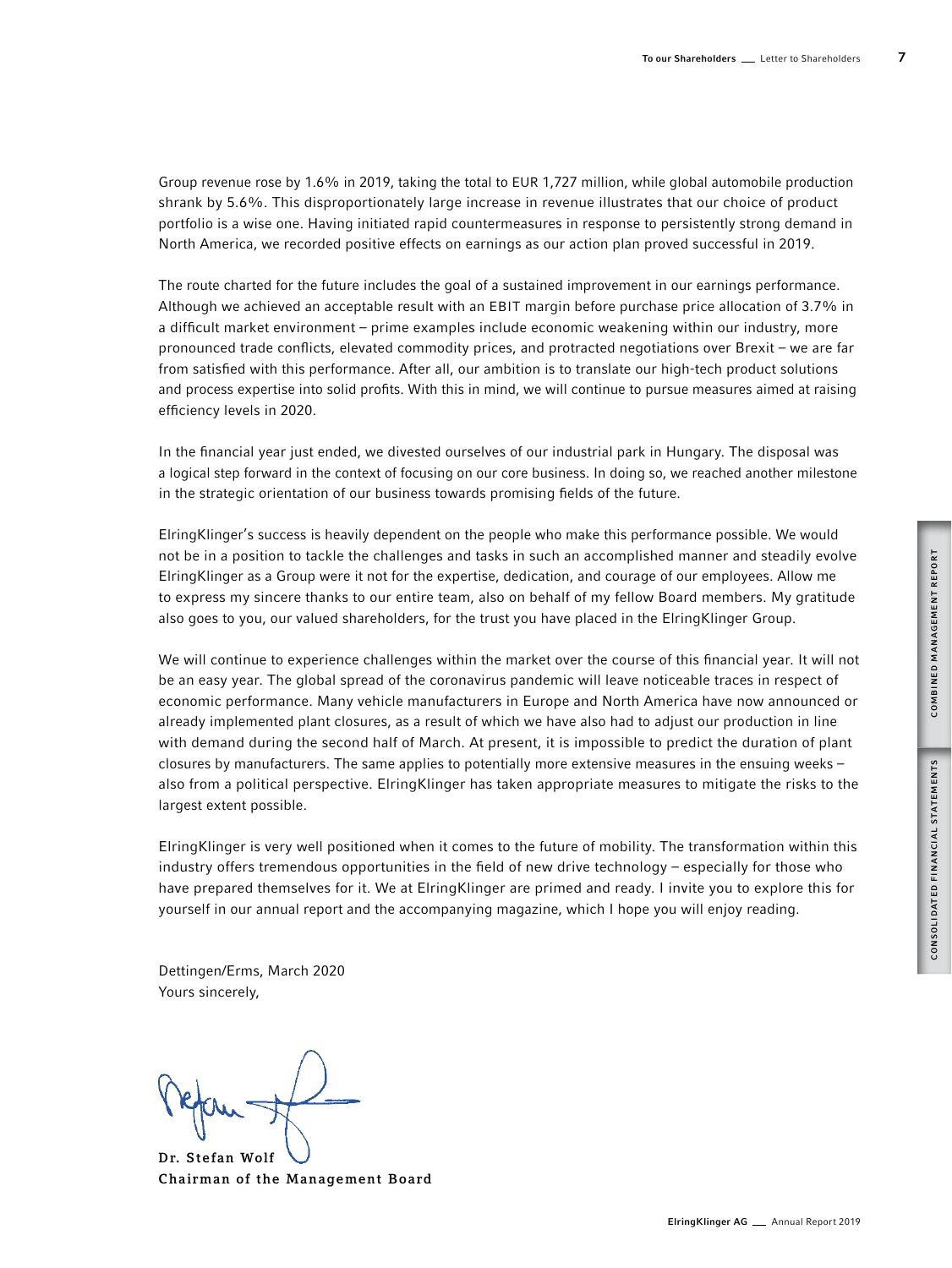# Report by the Supervisory Board 2019

The financial year just ended again proved to be a challenging period not only for ElringKlinger but for the automotive industry as a whole. Key markets such as China saw a downturn in demand. Trade disputes and geopolitical risks led to uncertainty and higher costs, e.g., due to the introduction of new tariffs. ElringKlinger, too, was not immune to these developments. In order to meet the challenges, business processes were optimized and costs were scaled back comprehensively. The main topics in 2019 included the sustained improvement of cash flow, the focus on innovative products, and continuous improvement in all areas.

The Supervisory Board of ElringKlinger AG discharged the full range of duties incumbent on it according to the law, the Articles of Association, the rules of procedure, and the German Corporate Governance Code. It monitored and advised the Management Board in its governance of the company. Furthermore, the Management Board briefed the Supervisory Board in an appropriate manner on key performance indicators, occurrences, and circumstances as part of monthly written reports. In addition to the monthly written reports and the Supervisory Board meetings, as in previous years, the Chairman of the Supervisory Board remained in regular contact with the Chairman of the Management Board. These ongoing exchanges covered the current economic situation, important business developments, and other events of particular significance. The Chairman of the Supervisory Board informed his Board colleagues of significant occurrences. Thus, the Supervisory Board was always informed about intended business policies, corporate planning, profitability, and the situation of the company and the Group. The Supervisory Board was involved at an early stage in all decision-making processes deemed to be of fundamental importance to the company. These decisions were the subject of thorough and in-depth discussion with the Management Board. To the extent that decisions or measures taken by the management required the approval of the Supervisory Board, such approval was obtained accordingly.

The Supervisory Board convened for five meetings in the reporting period. At the meetings, the Management Board provided a detailed overview of business developments, particularly as regards the direction taken by revenue and earnings as well as the cash flows and financial performance of the Group, ElringKlinger AG, and its subsidiaries. The

Management Board presented its latest projections together with its evaluation of the economic, market, and competitive situation. In addition, the Management Board supplied regular information on the current risk situation, relevant compliancerelated issues, significant legal disputes, and other matters of critical importance. Last but not least, reporting encompassed strategic projects. The issues were presented and discussed during the sessions of the full Supervisory Board. A particular focus of the Supervisory Board's activities in the past financial year was the improvement of profitability and optimization programs at individual Group companies.

In the year under review, the Supervisory Board dealt with the following topics at its meetings, alongside the recurring agenda items already mentioned:

- On March 22, 2019, the Supervisory Board focused on the annual financial statements and the combined management report of ElringKlinger AG and the Group as of December 31, 2018, the 2018 annual report, including the Supervisory Board report, the corporate governance report, the compensation report, the combined nonfinancial statement, and the auditor's report compiled by Ernst & Young GmbH Wirtschaftsprüfungsgesellschaft. The Supervisory Board adopted the annual financial statements of ElringKlinger AG, endorsed the consolidated financial statements together with the combined management report, and approved the non-financial statement. It approved the items on the agenda for the Annual General Meeting.
- At the Supervisory Board meeting held on May 16, 2019, which took place immediately upon conclusion of the Annual General Meeting, Messrs. Klaus Eberhardt and Markus Siegers were elected Chairman and Deputy Chairman of the Supervisory Board respectively. The course of the Annual General Meeting was also discussed.
- At the extraordinary meeting convened on July 24, 2019, the Management Board explained the cost-cutting program and the effects of US customs policy on the US-based group companies. Detailed reports were given on the major projects currently under way in the field of new drive technologies.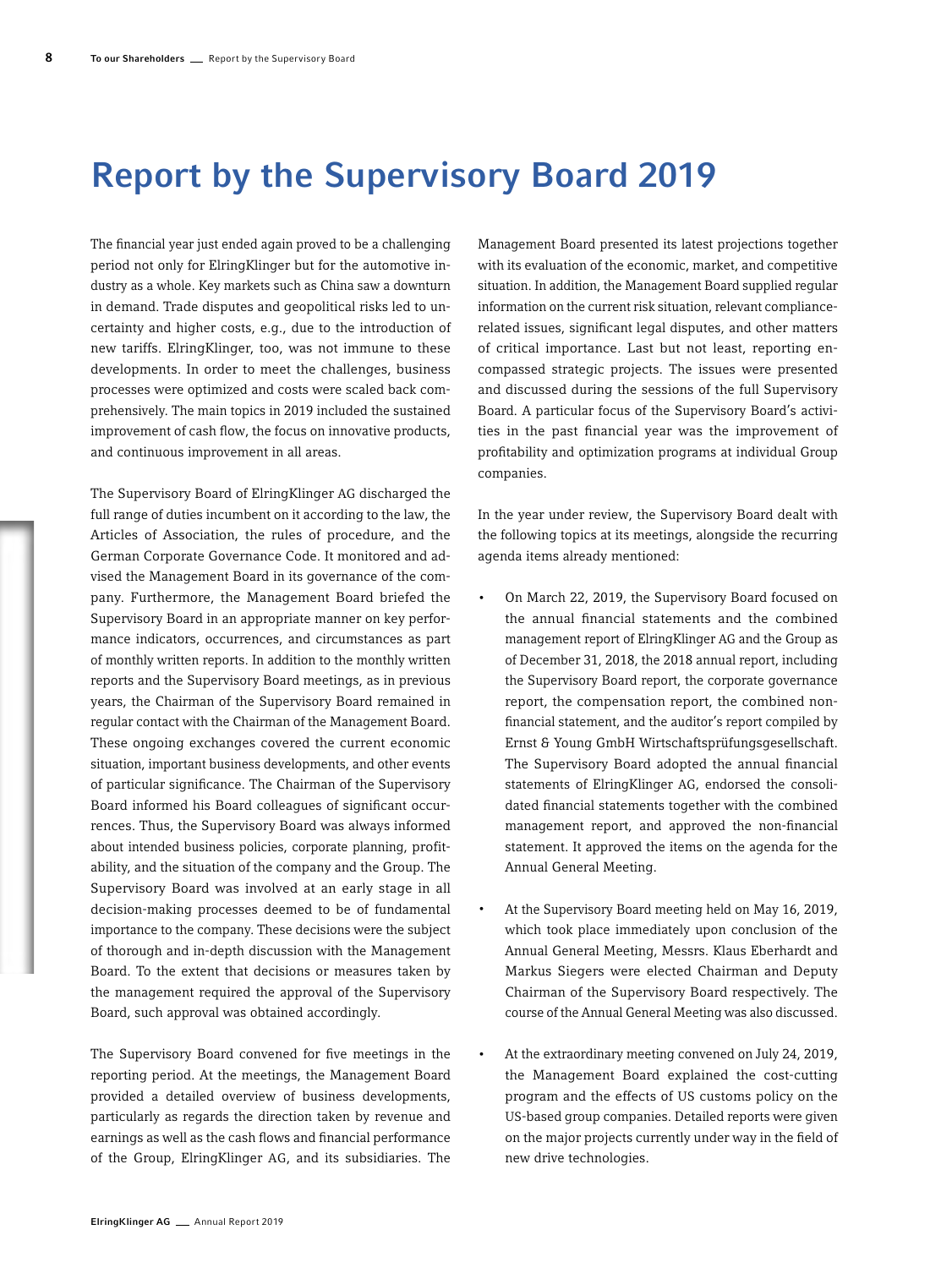

Klaus Eberhardt Chairman of the Supervisory Board

- At its meeting on September 20, 2019, the Supervisory Board also received reports on the status of the cost reduction program and the new ElringKlinger Operating System (EKOS). It also dealt with the draft of the revised German Corporate Governance Code.
- As scheduled, the agenda for the meeting on November 27, 2019, included the 2020 budget and medium-term business planning. The Supervisory Board also dealt with matters relating to the audit and compliance report. The Supervisory Board decided to commission Ernst & Young GmbH Wirtschaftsprüfungsgesellschaft to assist it in reviewing the combined non-financial statement. In addition, the full Supervisory Board was informed about the Audit Committee's deliberations with regard to the forthcoming audit of the annual financial statements.

All members of the Supervisory Board usually attended the meetings, unless individual members were prevented from attending for good cause. In this context, each one Supervisory Board member was unable to attend the meetings on July 24, 2019, and September 20, 2019, and two Supervisory Board members were unable to attend the meeting on November 27, 2019.

The Audit Committee convened on two occasions during the year under review. The meeting in March 2019 was devoted to in-depth discussion relating to the auditor's report on the 2018 annual financial statements. The agenda of the November 2019 meeting convened by the Audit Committee included the task of defining the focal points of the audit for the financial year 2019 as well as the supervision of the financial reporting process and the internal control and compliance system. Both meetings were attended by the auditors of Ernst & Young GmbH Wirtschaftsprüfungsgesellschaft who were responsible for the audit. In particular, the Audit Committee also monitored the independence and efficiency of the auditor. Additionally, as in previous years, the CEO reported regularly to the Chairman of the Audit Committee on the results of internal audits.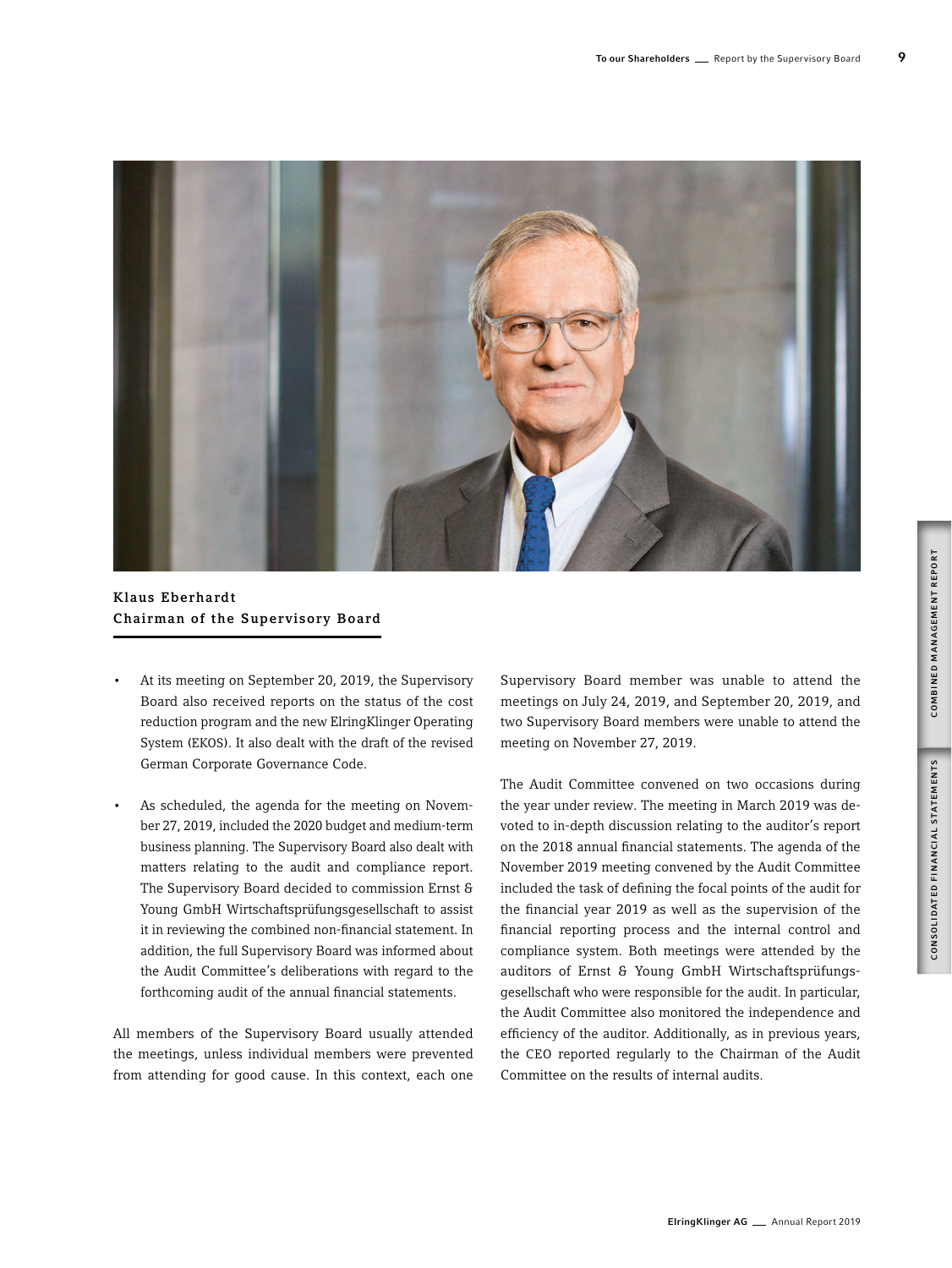The Personnel Committee met on two occasions: September 20, 2019, and November 27, 2019. Topics included the review of the compensation system for the Management Board and Supervisory Board, taking into account the comprehensive new provisions of the German Corporate Governance Code and the Act on the Transposition of the Second Shareholder Rights Directive (ARUG II). A specialized consulting firm was commissioned to prepare an expert opinion. The Mediation Committee did not have to be convened during the fiscal year just ended.

There were no conflicts of interest during financial year 2019 between Supervisory Board members and the company.

The provisions of the Corporate Governance Code, and in particular the scheduled amendment of the Code in 2019, were discussed as described in plenary sessions. At the Supervisory Board meeting in November, the declaration of compliance with the German Corporate Governance Code was approved after extensive discussion. The declaration was then made available to shareholders on the company's website on November 29, 2019.

In December 2019, the Supervisory Board, as stipulated by the provisions set out in the German Corporate Governance Code, conducted an efficiency review in respect of its activities on the basis of a questionnaire issued to all members. In this context, there was no need for action.

The annual financial statements of ElringKlinger AG and the corresponding consolidated financial statements with the combined management report for financial year 2019, as presented by the Management Board, were audited by the auditors Ernst & Young GmbH Wirtschaftsprüfungsgesellschaft. The audit mandate had been issued by the Supervisory Board in accordance with the appointment of the auditor by the Annual General Meeting on May 16, 2019. In accordance with Section 315e of the German Commercial Code (HGB), the consolidated financial statements of ElringKlinger AG were prepared on the basis of International Financial Reporting Standards (IFRS). The auditing firm issued unqualified audit opinions for the annual financial statements of ElringKlinger AG as well as for the consolidated financial statements, including the combined management report, for financial year 2019. The Supervisory Board was in possession of the documents relating to the financial and consolidated financial statements as well as the two audit reports compiled by the auditor. The aforementioned documents were studied in depth by the Audit Committee and the

Supervisory Board as a whole before being discussed at length and examined in the presence of and in consultation with the responsible auditors. The Supervisory Board concurred with the outcome of the audit. No objections were raised. At its meeting on March 26, 2020, the Supervisory Board adopted the annual financial statements of ElringKlinger AG and endorsed the consolidated financial statements together with the combined management report. Additionally, the Supervisory Board approved the combined non-financial statement.

The Supervisory Board would like to thank the Management Board and all members of staff at ElringKlinger AG and its subsidiaries in Germany and abroad for their active contribution and solid, constructive cooperation.

Dettingen/Erms, March 26, 2020

On behalf of the Supervisory Board

Klaus

Klaus Eberhardt Chairman of the Supervisory Board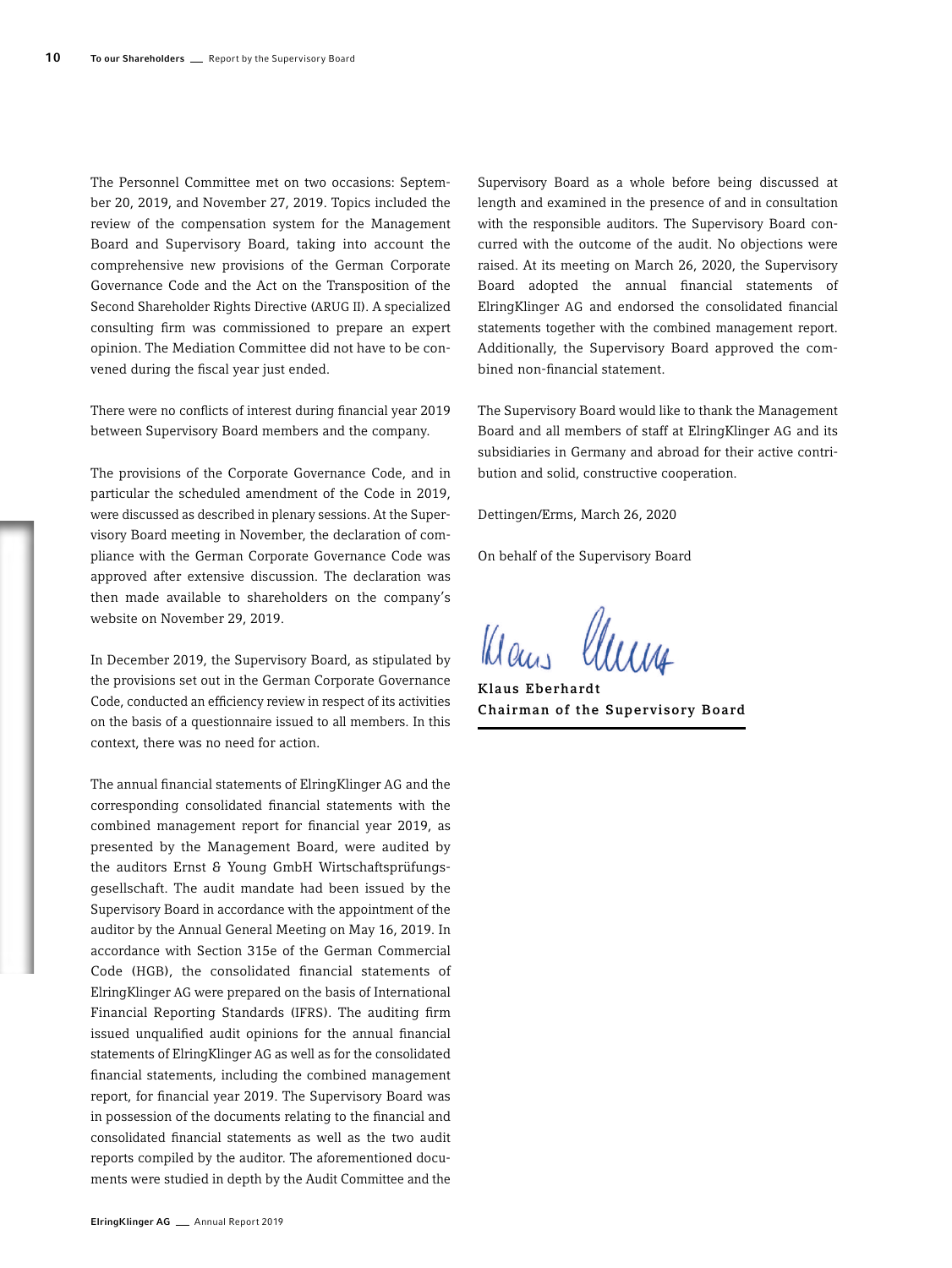# ElringKlinger and the Capital Markets

Despite a number of political and economic uncertainties, global stock markets managed to advance significantly year on year in 2019. This upward trend was reflected to a slightly lesser extent by cyclical equities such as those associated with the automotive industry. Over the course of fiscal year 2019, ElringKlinger again gave a full and transparent account of the Group's business performance and its prospects for the future. The company engaged in regular dialogue with capital market players as part of investment conferences and road shows.

# Stock markets buoyed by expansive central bank approach and trade deal in 2019

Stock markets rallied quite significantly as early as the first quarter, fueled by the prospect of an expansive monetary policy adopted by central banks as well as the de-escalation of the international trade conflict between the United States and China. This positive trend continued in the second quarter. Equity markets were impacted only temporarily by negative factors such as disappointing economic data from China in combination with persistently weak production output within the automobile sector as well as a delay to the decision on Brexit. In the third quarter, negative influencing factors were largely outweighed by positive effects. On the upside, two reductions in benchmark interest rates by the US Federal Reserve, the resumption of the ECB's bond-buying program, robust US labor market data, and China's interest rate reform helped to ease concerns among investors. On a less positive note, the situation deteriorated in August with the introduction of punitive tariffs in China and the United States. The fourth quarter saw substantial gains on the back of an initial partial agreement between the United States and China, the passing of the Brexit deal by the House of Commons in the United Kingdom, and a third reduction in benchmark interest rates in the United States.

Against this backdrop, Germany's stock market recorded significant gains in 2019. Its blue chip index, the DAX, rose by 25.5% within a twelve-month period to reach a two-year high. Representing the market's mid- and small-caps, the MDAX (31.2%) and the SDAX (31.6%) recorded even larger gains. By contrast, the Prime Automobile Performance Index, which covers the most important equities within the German automobile and automotive supply industry, rose by only 15.5%. This was the result of divergent trends within the

vehicle industry as a whole. Analyzing market data in more detail, the share prices of automobile manufacturers continued to rise, in some cases significantly, whereas stocks of some of the automotive suppliers trended downward, as in the previous year.

### ElringKlinger share gains 20% during trading year

In line with the general market trend, ElringKlinger's share gained some forward momentum at the beginning of the year. News of the successful conclusion of a syndicated loan agreement was well received by the markets in February. Subsequently, however, the company's shares came under pressure following the announcement of ElringKlinger's preliminary annual results. The publication of the Group's results for fiscal year 2018 and the outlook for 2019 prompted a recovery in its share price, taking ElringKlinger's stock to EUR 6.06 at the end of the first quarter.

Signs pointing to a global slowdown in the automobile sector became more noticeable over the course of the second quarter. The resulting uncertainty among investors prompted a sustained dip in demand for shares issued by vehicle manufacturers and suppliers. This coincided with the publication of ElringKlinger's annual results at the beginning of May. At the end of the first half of 2019, the company's share price gained some ground again and closed at EUR 5.32.

In the run-up to the publication of the results for the first half of the financial year, scheduled for early August, ElringKlinger's shares then fell below the supporting level of EUR 5.00, thus generating more pronounced sell-side pressure. In mid-August, the share recorded its annual low of EUR 4.42. Having bottomed out, the share price recovered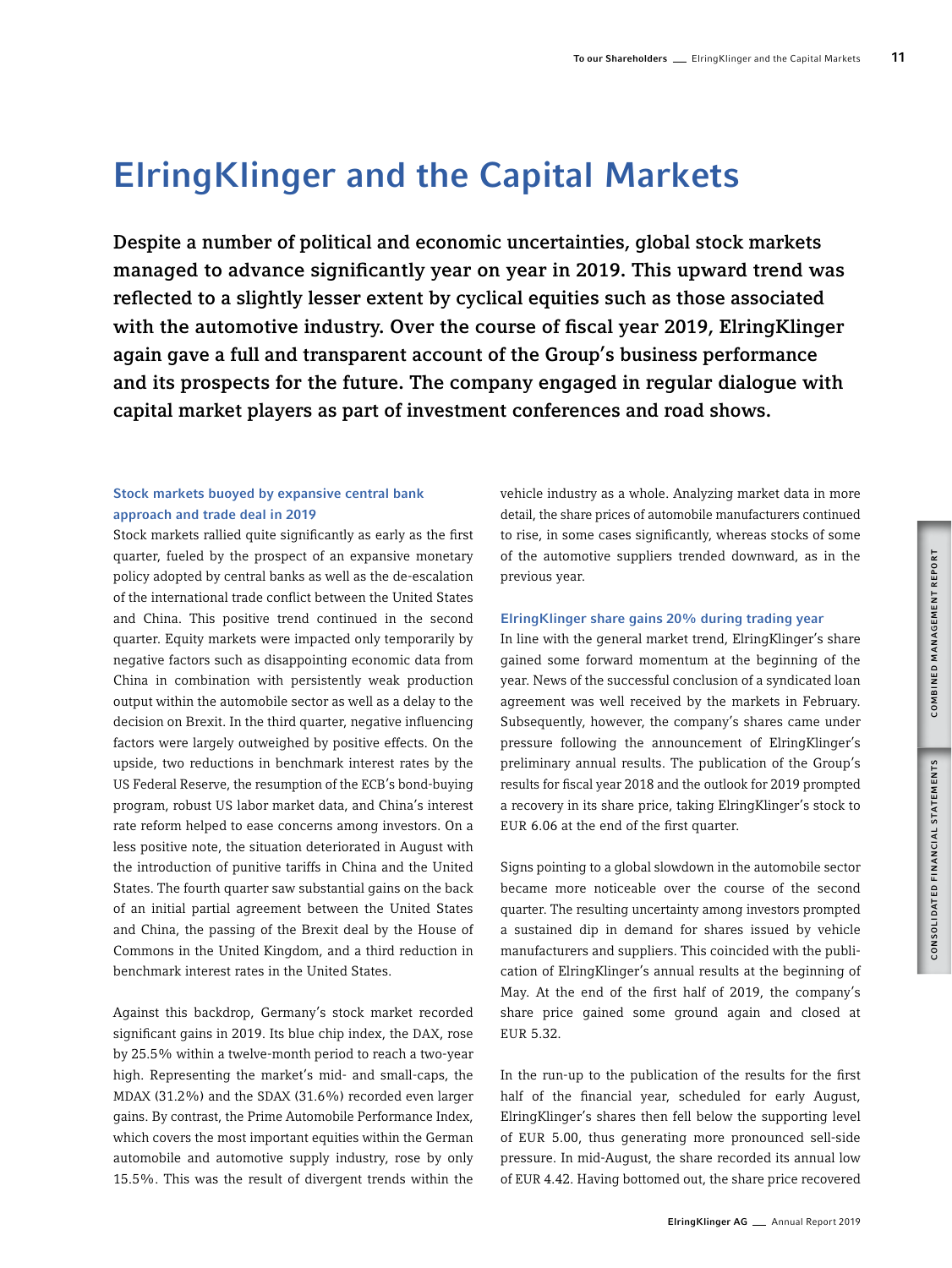

#### ElringKlinger's share price performance (XETRA) from January 1 to December 31, 2019 (indexed) in %

steadily and returned to a level of between EUR 6.00 and EUR 7.00 at the end of the quarter.

The fourth quarter saw a more or less sustained upturn in the company's share price. Against the backdrop of a favorable trading environment, it climbed to an annual high of EUR 9.25 in mid-December, supported to some extent by a new assessment by analysts as well as press releases published in November with regard to a further high-volume lightweighting contract and an award in recognition of the company's fuel cell system. Overall, shares issued by ElringKlinger AG made a gain of 20.0% over the course of the 2019 trading year, rising from EUR 6.80 to EUR 8.16.

### Key Indicators for ElringKlinger's Stock

|                                                                                | 2019              | 2018      |
|--------------------------------------------------------------------------------|-------------------|-----------|
| Earnings per share* IFRS* (after non-controlling interests, in EUR)            | 0.06              | 0.69      |
| Shareholder's equity per share as of Dec. 31 (in EUR)                          | 13.48             | 13.46     |
| High (in EUR)1                                                                 | 9.25              | 19.37     |
| Low (in EUR) <sup>1</sup>                                                      | 4.42              | 6.76      |
| Closing price as of Dec. 31 (in EUR) <sup>1</sup>                              | 8.16              | 6.80      |
| Price-earnings ratio as of Dec. 31                                             | 136.0             | 9.86      |
| Dividend per share (in EUR)                                                    | 0.00 <sup>2</sup> | 0.00      |
| Average daily trading volume (German stock exchanges; volume of shares traded) | 104,900           | 152,800   |
| Average daily trading value (German stock exchanges; in EUR)                   | 662,400           | 1,894,700 |
| Market capitalization as of Dec. 31 (EUR millions) <sup>1</sup>                | 517.0             | 430.8     |

1 Xetra trading

2 In view of the net loss reported by ElringKlinger AG for the annual period, the dividend for the 2019 financial year will be suspended.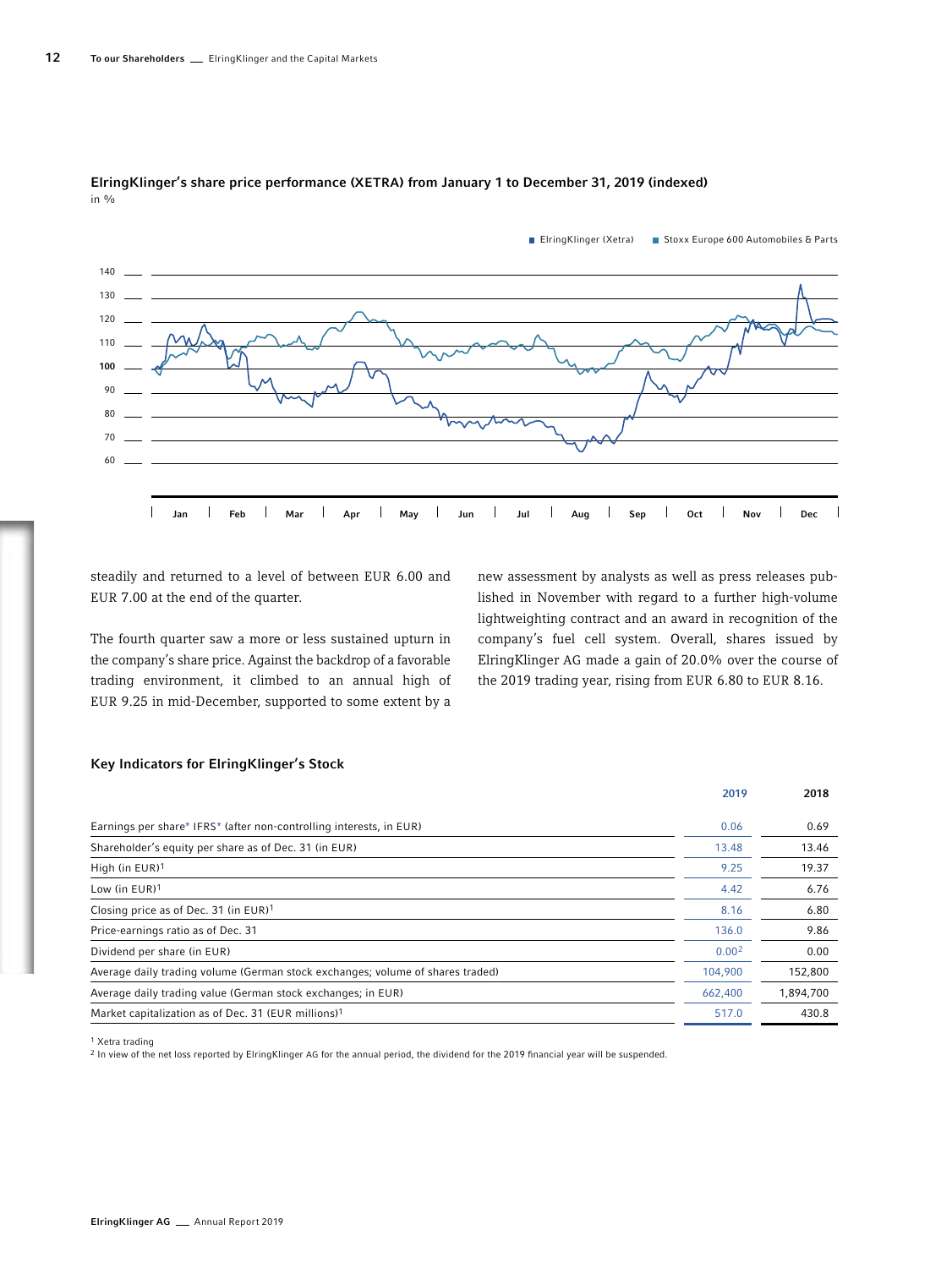## Trading volume in 2019 down on previous year

The trading volume of the ElringKlinger share fell short of the prior-year level in fiscal year 2019. The average daily volume of ElringKlinger shares traded was 104,900 (152,800) units. Correspondingly, the average daily value of ElringKlinger shares traded on German stock exchanges was approx. EUR 0.7 (1.9) million, i.e., lower than in the previous year. Despite the lower trading volume compared to the previous year, ElringKlinger's share again offered sufficiently high levels of liquidity for institutional investors to conduct larger share transactions.

### Big response to 2019 AGM

In his speech at the Annual General Meeting of ElringKlinger AG, which was held on May 16, 2019, CEO Dr. Stefan Wolf looked back on a fiscal year that was dominated by challenging conditions – both for the automobile industry and for ElringKlinger. In view of the earnings performance in fiscal year 2018, the Management Board and the Supervisory Board jointly decided to depart from the established dividend policy and suspend the dividend for fiscal year 2018. This was aimed at strengthening the Group's internal financing for its transformation process. The shareholders of ElringKlinger AG voted by a large majority in favor of the proposed resolutions on the approval of the actions of the Management Board and Supervisory Board. In addition, Ernst & Young GmbH Wirtschaftsprüfungsgesellschaft, Stuttgart, was appointed as the auditor for fiscal year 2019.

Based on the earnings situation in the 2019 financial year, the Management Board and Supervisory Board have jointly decided to depart from the Group's previous dividend policy and to suspend the dividend for the 2019 financial year.

# Shareholder structure: more private investors than in the previous year

There was no change in the ratio of shares in free float to those in family ownership. At the end of the year, the ownership interest held by the Lechler families amounted to 52.0% of the 63,359,990 no-par-value shares issued in total. Within the free float (48.0%), the company saw a shift in the overall structure towards private investors. They held 23.3% (21.8%) of shares at the end of the year, while institutional investors accounted for 24.7% (26.2%) of the ownership interests.

Shareholder Structure as of December 31, 2019



 $\mathcal{L}$ Estate of Lechler families

Institutional investors

 $\overline{\phantom{a}}$ Private investors

# Engaged in dialogue with the capital markets

ElringKlinger continued to take an active approach to communicating with key players within the capital markets over the course of fiscal year 2019. The company is committed to reporting on current and future company and market developments regularly, extensively, and in a timely and transparent manner. The company takes a multichannel approach when it comes to market communication. For example, it presented itself at national and international capital market conferences and road shows in Europe and North America during the period under review.

ElringKlinger also regularly participates in events held at local Sparkasse and Volksbank financial institutions in order to establish direct contact with private investors and regional asset managers. In February 2019, the company took part in an event in Metzingen, Germany, organized by Schutzgemeinschaft der Kapitalanleger e.V. (SdK) that attracted an audience of around 120 interested guests. After the presentation, attendees were given the opportunity to discuss specific matters with company representatives.

As part of the International Motor Show (IAA) held in Frankfurt/Main in September 2019, ElringKlinger's Investor Relations team engaged in extensive dialogue with investors, analysts, and representatives of the business press, in addition to conducting guided tours of the exhibition booth. At the heart of the company's trade show efforts were fuel cell systems, products for electric drivetrains as well as systems and components in the area of battery technology.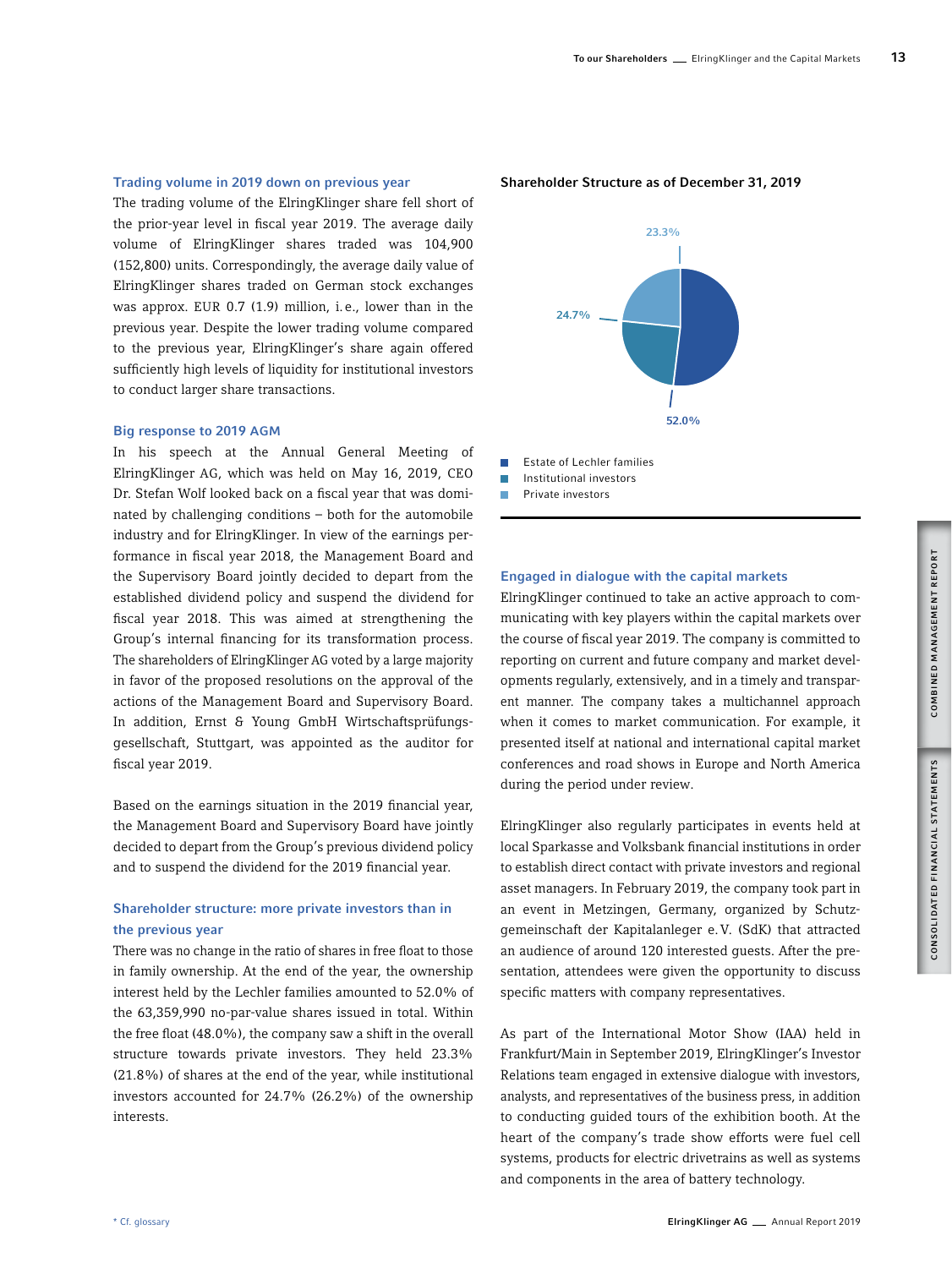As part of its presentation of quarterly results, ElringKlinger regularly organized conference calls for institutional investors and analysts, which included live online coverage. The audio recording of the analysts' conference and the presentation were made available online on the ElringKlinger website after the respective events. ElringKlinger also holds a conference for journalists and a separate event for analysts in order to present its annual financial results. At the end of the conference, the Management Board of ElringKlinger AG engages in dialogue with those in attendance.

ElringKlinger traditionally also offers institutional investors and financial analysts the chance to meet with the company on ElringKlinger's premises in order to familiarize them first-hand with ElringKlinger's latest technologies and production processes.

#### Multiple awards for the ElringKlinger annual report

ElringKlinger AG's 2018 annual report won several awards as part of major communication and design competitions. It gained a gold medal in the Automotive category of the Fox Finance Award. In addition, ElringKlinger was honored with the Good Design Award in the Graphic Design category. As part of the Automotive Brand Contest, ElringKlinger was again among the winners in the Corporate Publishing category. The company also received a gold medal for its annual report in the Automobiles & Components category of the LACP (League of American Communications Professionals) Vision Award.

#### Growing importance of sustainability in capital markets

Issues relating to the environment, climate, and sustainability have recently become increasingly important. Sustainability has also become an integral part of investment efforts in the financial sector. Alongside financial criteria, both environmental and social aspects are also of relevance to a growing number of institutional and private investors. In addition, they often tend to make their investment decisions on the basis of whether a company has embraced the recommendations set out in the German Corporate Governance Code (GCGC).

ElringKlinger shares have become an interesting investment proposition for these groups of investors. As a future-focused company committed to a sustainable approach to business, the ElringKlinger Group consistently operates in line with applicable quality and environmental standards as well as the latest GCGC requirements. At the same time, the Group's pioneering portfolio of products targeted at the key issue of alternative drive technology is making a sizeable contribution when it comes to cutting greenhouse gases and other pollutants.

In April 2019, ElringKlinger took part in the German CSR Forum in Stuttgart as a guest speaker, the theme of which was The Economics of Climate Change and Sustainable Financial System. Following a brief presentation, company representatives were on hand to answer questions from interested members of the audience.

ElringKlinger's current sustainability report, which is available on the Group's website, provides a detailed account of its commitment to sustainability. The impacts of the company's operations on environmental matters, social and employeerelated matters, respect for human rights, and anti-corruption and bribery matters are discussed separately in the nonfinancial statement issued by the ElringKlinger Group (available online at www.elringklinger.com/2019-nfb-en).